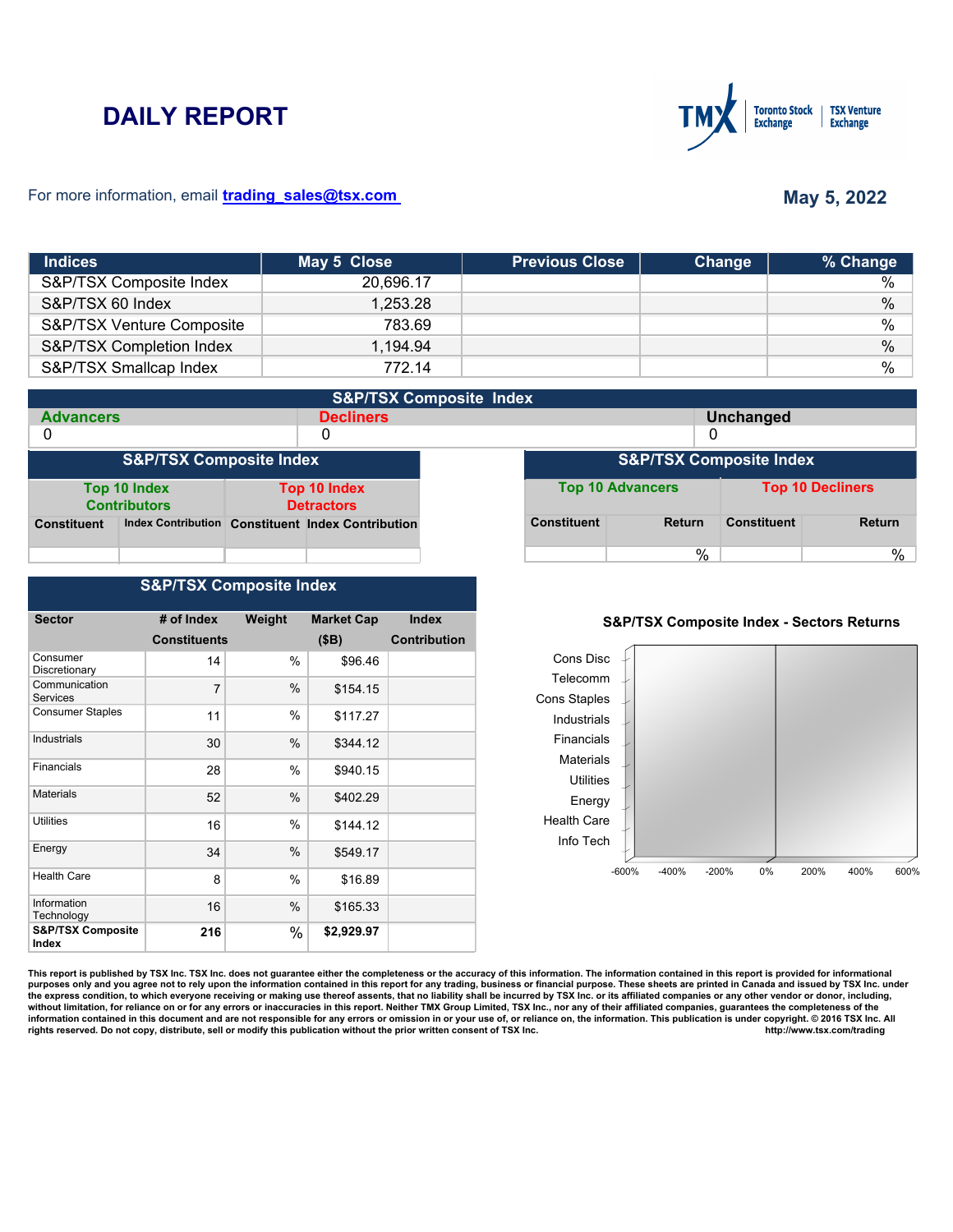

| <b>Top 20 TSX Symbols by Volume</b> |                   |                  |             | Top 20 TSX Symbols by Value |  |
|-------------------------------------|-------------------|------------------|-------------|-----------------------------|--|
| Symbol                              | <b>TSX Volume</b> | <b>TSX Value</b> | Symbol      | <b>TSX Volume</b>           |  |
| <b>ENB</b>                          | 17,760,731        | \$1,019,461,269  | <b>ENB</b>  | 17,760,731                  |  |
| <b>CVE</b>                          | 12,638,327        | \$324,189,940    | <b>RY</b>   | 4,020,244                   |  |
| <b>MFC</b>                          | 11,627,067        | \$289,619,574    | ΤD          | 4,304,049                   |  |
| ATH                                 | 9,641,397         | \$25,021,132     | <b>CVE</b>  | 12,638,327                  |  |
| <b>BTE</b>                          | 8,909,855         | \$60,165,855     | <b>MFC</b>  | 11,627,067                  |  |
| BBD.B                               | 8,262,062         | \$10,254,490     | <b>SHOP</b> | 539,217                     |  |
| <b>HND</b>                          | 7,284,095         | \$19,499,212     | SU          | 5,663,632                   |  |
| <b>TVE</b>                          | 5,776,474         | \$29,056,319     | <b>CNQ</b>  | 3,174,749                   |  |
| <b>CPG</b>                          | 5,694,186         | \$53,900,597     | <b>BMO</b>  | 1,923,186                   |  |
| SU                                  | 5,663,632         | \$268,715,968    | TOU         | 3,340,036                   |  |
| <b>DML</b>                          | 5,405,492         | \$8,691,323      | <b>BNS</b>  | 2,524,046                   |  |
| ABX                                 | 5,168,024         | \$149,984,733    | <b>NTR</b>  | 1,472,387                   |  |
| XIU                                 | 4,913,949         | \$156,333,648    | <b>CNR</b>  | 1,280,043                   |  |
| TD                                  | 4,304,049         | \$401,494,159    |             | 1,583,653                   |  |
| <b>WCP</b>                          | 4,235,467         | \$44,858,229     | TRP         | 2,378,990                   |  |
| <b>RY</b>                           | 4,020,244         | \$524,085,381    | XIU         | 4,913,949                   |  |
| <b>GXE</b>                          | 3,994,983         | \$6,322,834      | <b>CM</b>   | 1,107,816                   |  |
| XEG                                 | 3,794,906         | \$62,135,532     | <b>ABX</b>  | 5,168,024                   |  |
| ARX                                 | 3,753,960         | \$70,563,417     | <b>BCE</b>  | 2,102,538                   |  |
| <b>HEXO</b>                         | 3,727,050         | \$1,704,974      | <b>IMO</b>  | 1,888,505                   |  |

| <b>TSX</b>           |                  | <b>ITSX ANONYMOUS TRADING !</b> |                 |  |
|----------------------|------------------|---------------------------------|-----------------|--|
| Daily Volume         | 464.241.124      | Daily Volume                    | 204,288,764     |  |
| Daily Value          | \$12,127,127,643 | Daily Value                     | \$4,985,285,676 |  |
| Daily Trades         | 1.343.338        | Average Trade Size              | 300             |  |
| Daily Symbols Traded | 2.178            | % TSX Volume                    | 44.00 %         |  |



|             | <b>Top 20 TSX Symbols by Value</b> |                  |  |  |  |
|-------------|------------------------------------|------------------|--|--|--|
| Symbol      | <b>TSX Volume</b>                  | <b>TSX Value</b> |  |  |  |
| <b>ENB</b>  | 17,760,731                         | \$1,019,461,269  |  |  |  |
| RY          | 4,020,244                          | \$524,085,381    |  |  |  |
| TΡ          | 4,304,049                          | \$401,494,159    |  |  |  |
| <b>CVE</b>  | 12,638,327                         | \$324,189,940    |  |  |  |
| <b>MFC</b>  | 11,627,067                         | \$289,619,574    |  |  |  |
| <b>SHOP</b> | 539,217                            | \$282,193,443    |  |  |  |
| SU          | 5,663,632                          | \$268,715,968    |  |  |  |
| <b>CNQ</b>  | 3,174,749                          | \$260,962,040    |  |  |  |
| <b>BMO</b>  | 1,923,186                          | \$260,334,654    |  |  |  |
| ΤΟυ         | 3,340,036                          | \$240,313,212    |  |  |  |
| <b>BNS</b>  | 2,524,046                          | \$207,535,608    |  |  |  |
| <b>NTR</b>  | 1,472,387                          | \$197,095,322    |  |  |  |
| <b>CNR</b>  | 1,280,043                          | \$196,111,561    |  |  |  |
|             | 1,583,653                          | \$178,867,299    |  |  |  |
| TRP         | 2,378,990                          | \$167,756,528    |  |  |  |
| XIU         | 4,913,949                          | \$156,333,648    |  |  |  |
| <b>CM</b>   | 1,107,816                          | \$155,548,975    |  |  |  |
| <b>ABX</b>  | 5,168,024                          | \$149,984,733    |  |  |  |
| <b>BCE</b>  | 2,102,538                          | \$145,712,741    |  |  |  |
| <b>IMO</b>  | 1,888,505                          | \$126,844,275    |  |  |  |

|              |                 | <b>ETF Trading</b>  |          |
|--------------|-----------------|---------------------|----------|
| Daily Volume | 58.108.274      | Average Trade Value | \$10.844 |
| Daily Value  | \$1,098,518,766 | Average Trade Size  | 574      |
| # Trades     | 101.299         | # of ETFs Traded    | 906      |

|             | Top 10 ETFs by TSX Volume |                     |            | Top 10 ETFs by TSX Value |                     |
|-------------|---------------------------|---------------------|------------|--------------------------|---------------------|
| Symbol      | <b>Market Volume</b>      | <b>Market Value</b> | Symbol     | <b>Market Volume</b>     | <b>Market Value</b> |
| <b>HND</b>  | 7,284,095                 | \$19,499,212        | XIU        | 4,913,949                | \$156,333,648       |
| XIU         | 4,913,949                 | \$156,333,648       | <b>XEG</b> | 3,794,906                | \$62,135,532        |
| XEG         | 3,794,906                 | \$62,135,532        | ZEB        | 1,427,888                | \$53,412,257        |
| <b>HOD</b>  | 2,358,906                 | \$5,791,104         | <b>HXT</b> | 957,088                  | \$47,979,178        |
| BTCC.B      | 2,264,847                 | \$15,799,026        | <b>XSP</b> | 797.893                  | \$35,684,556        |
| <b>HQD</b>  | 1,987,480                 | \$15,365,697        | <b>XQQ</b> | 308,187                  | \$30,986,890        |
| HQU         | 1.885.748                 | \$23,374,927        | <b>ZSP</b> | 459,844                  | \$26,891,689        |
| BTCC.U      | 1,733,437                 | \$11,984,256        | <b>VFV</b> | 253,484                  | \$23,995,087        |
| ZEB         | 1,427,888                 | \$53,412,257        | HQU        | 1,885,748                | \$23,374,927        |
| <b>BTCC</b> | 1,399,953                 | \$10,371,524        | ZQQ        | 250.338                  | \$23.296.401        |